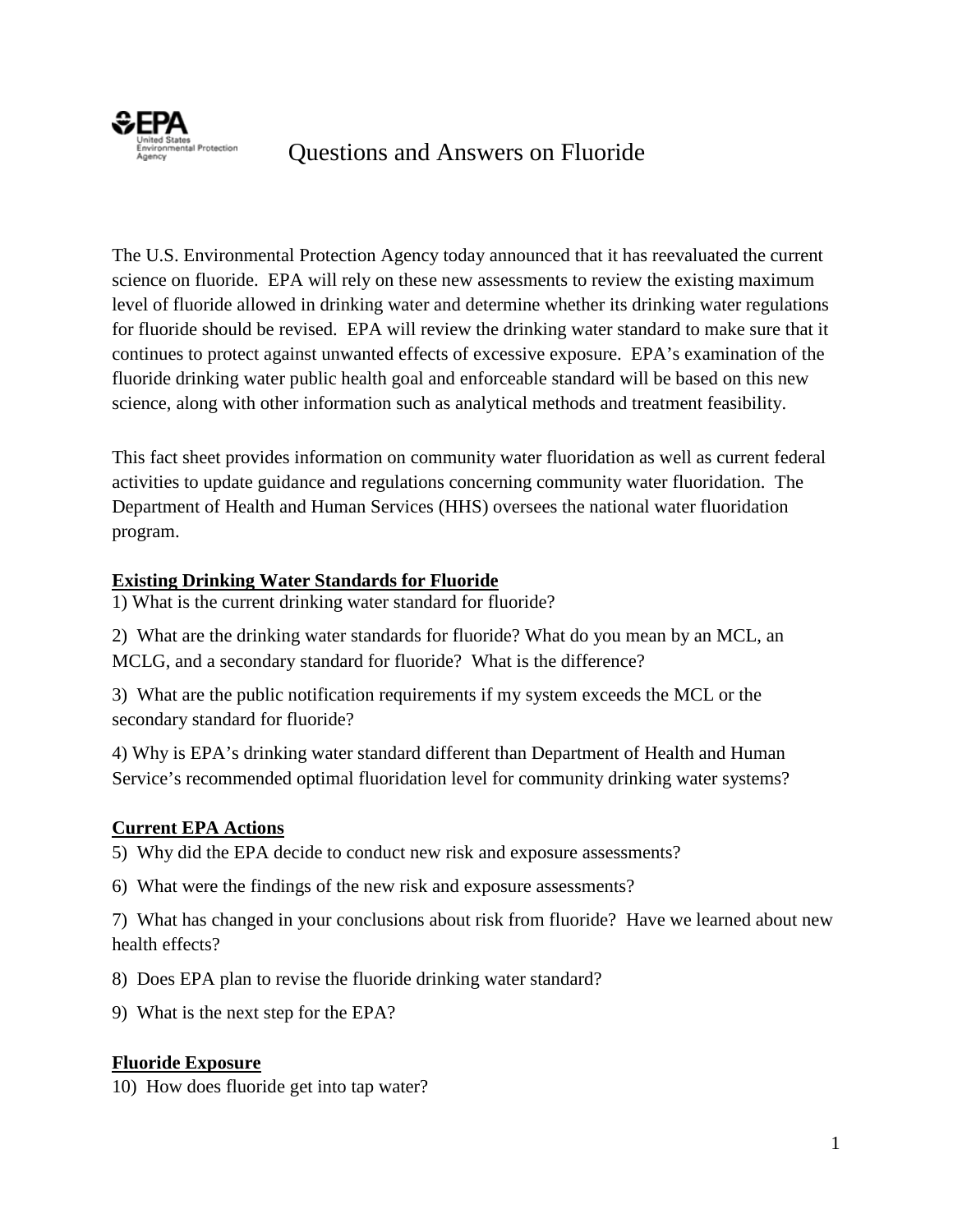11) Does my public water system add fluoride to the water?

 fluoride above 4.0 mg/L? 12) Doesn't fluoride occur naturally in water? What if my water system has naturally-occurring

 13) Are there public water systems that exceed the drinking water standard for fluoride? Why? What do they do about it?

- 14) In addition to water, what are other specific sources of fluoride?
- 15) Why has exposure to fluoride increased?
- 16) Does bottled water contain fluoride?

#### **Potential Adverse Health Effects of Fluoride**

 adults? 17) What are the effects of excess levels of fluoride and why are they different for children and

18) Are children or adults exposed to too much fluoride?

19) Who is at risk from excessive fluoride exposure?

#### **What You Can Do**

 20) Is my child getting an appropriate amount of fluoride from drinking water and tooth brushing?

21) What can I do to limit my exposure to fluoride?

 22) Are there methods I can use to remove fluoride from my drinking water at home? For example, boiling or use of commercially available water filters and units.

23) Should my children stop brushing their teeth with fluoride toothpaste?

24) Should I reduce the number of times I brush my teeth daily?

## **Existing Drinking Water Standards for Fluoride**

## **1) What is the current drinking water standard for fluoride?**

 amount that is allowed in water from public water systems. It is set to meet the current public The current enforceable drinking water standard for fluoride is 4.0 mg/L. This is the maximum health goal for protection against increased risk of crippling skeletal fluorosis, a condition characterized by pain and tenderness of the major joints.

EPA also has a non-enforceable secondary standard for fluoride of 2.0 mg/L, which is recommended to protect children against the tooth discoloration and/or pitting that can be caused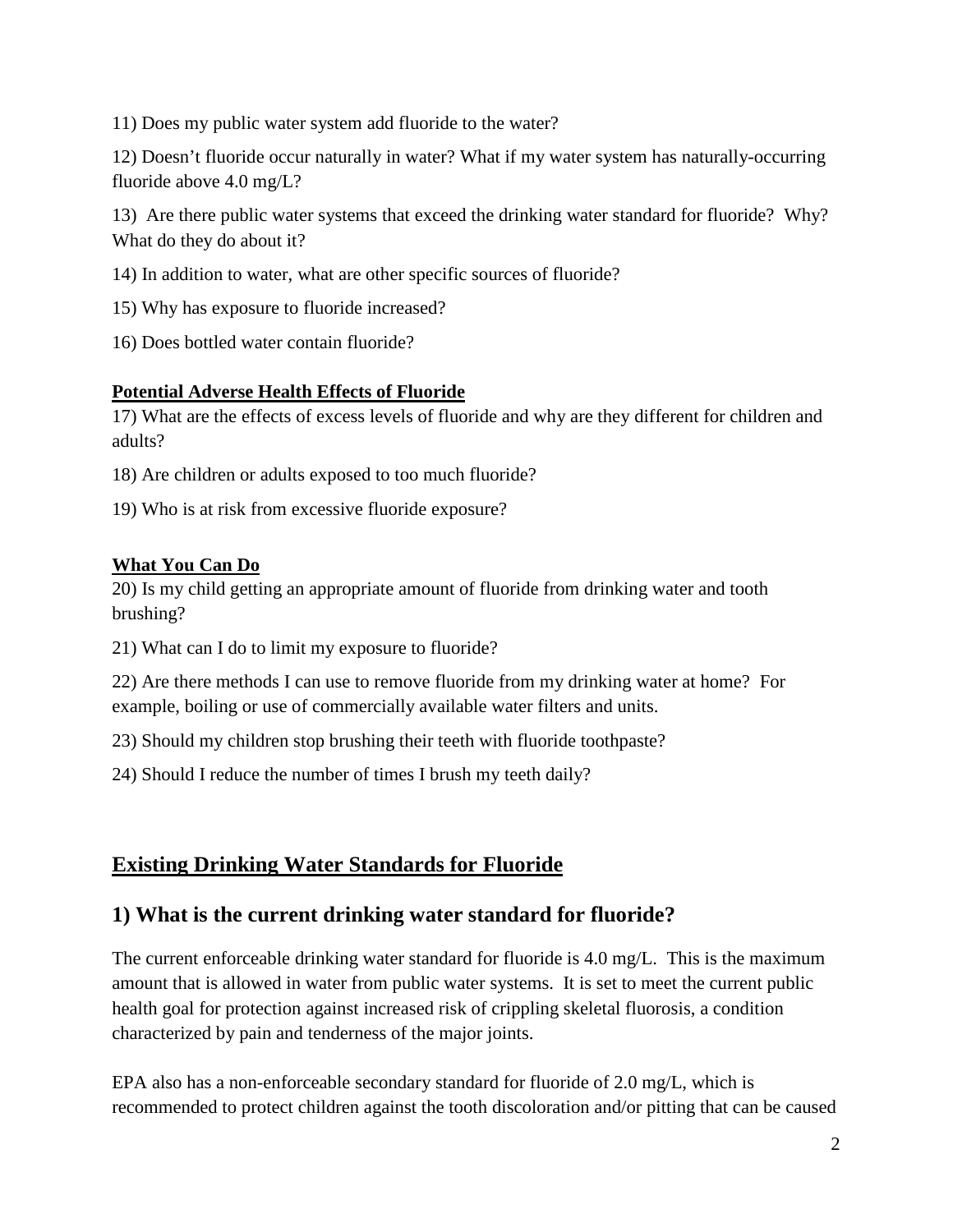by excess fluoride exposures during the formative period prior to eruption of the teeth. Although water systems are not required to comply with secondary standards, for fluoride, EPA does require that systems notify customers if the average water levels exceed the secondary standard.

## **2) What are the drinking water standards for fluoride? What do you mean by an MCL, an MCLG, and a secondary standard for fluoride? What is the difference?**

The current enforceable drinking water standard for fluoride is 4.0 mg/L. This is the maximum amount that is allowed in water from public water systems, also called the Maximum Contaminant Level (MCL). The MCL is set to be as close to the public health goal as EPA finds may be achieved with the use of the best available technology, taking cost into consideration. The public health goal, called a Maximum Contaminant Level Goal (MCLG), is not enforceable and is based solely on possible health risks and exposure over a lifetime. For fluoride, analytical methods or treatment technology do not pose any limitation so the MCL currently equals the MCLG of 4.0.

 A secondary standard is a non-enforceable guideline to regulate contaminants that may cause require systems to comply. For fluoride, the secondary standard is 2.0 mg/L. cosmetic effects (such as skin or tooth discoloration) or aesthetic effects (such as taste, odor, or color of drinking water). EPA recommends secondary standards to water systems but does not

## **3) What are the public notification requirements if my system exceeds the MCL or the secondary standard for fluoride?**

 by that system as soon as practical, but no later than 30 days after the system learns of the Community water systems that exceed the fluoride MCL of 4 mg/L must notify persons served violation.

Community water systems that exceed the fluoride secondary standard of 2 mg/L must notify persons served by that system as soon as practical but no later than 12 months from the day the water system learns of the exceedance.

# **Health and Human Service's recommended optimal fluoridation level for 4) Why is EPA's drinking water standard different than Department of community drinking water systems?**

EPA's drinking water standard differs from the Department of Health and Human Service's recommended optimal fluoridation level because the two benchmarks have different purposes and are set under different authorities. The EPA's enforceable standard for the highest level of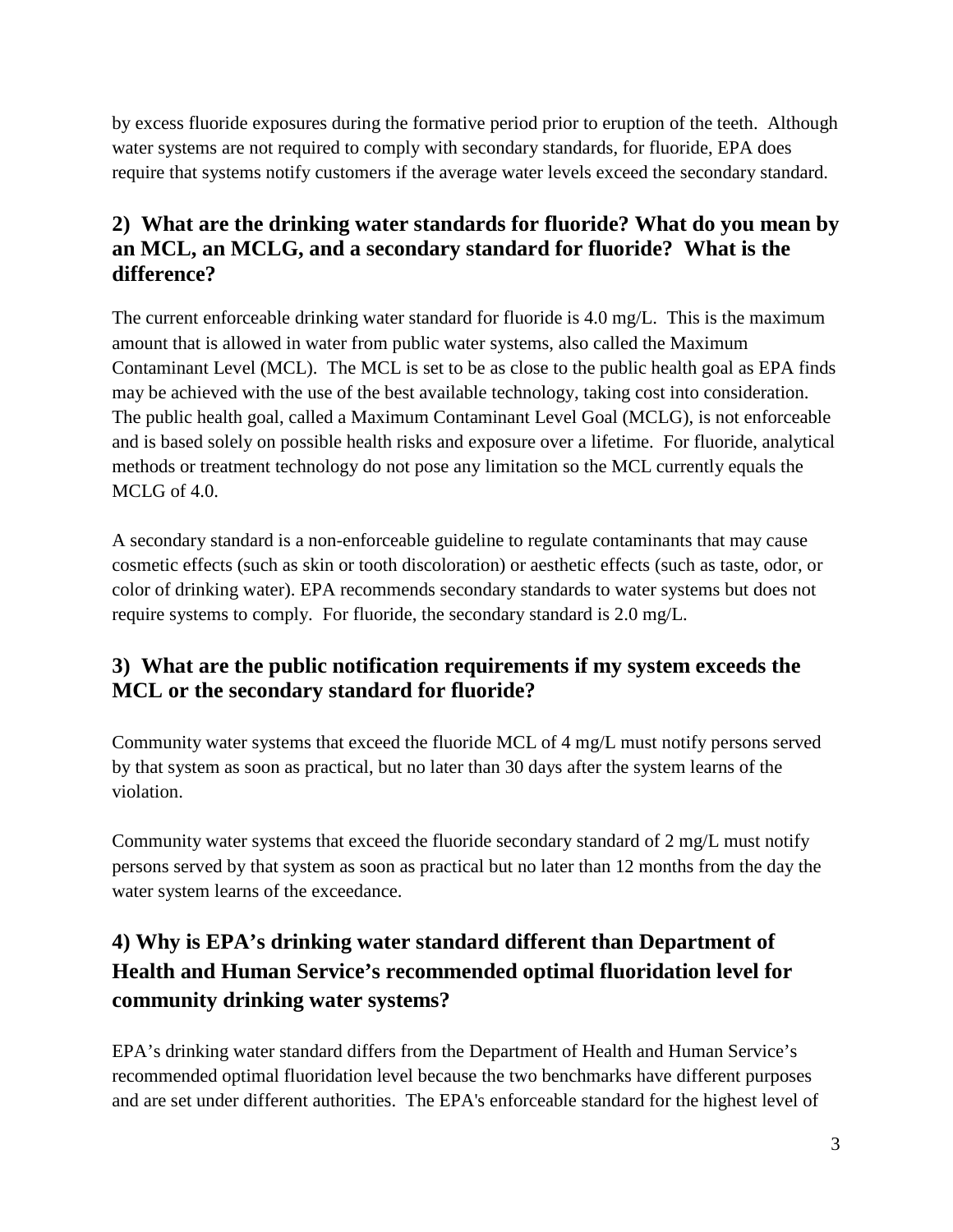fluoride that is allowed in public water supplies is 4.0 milligrams per liter, is set to protect against risks from exposure to too much fluoride. The HHS recommended optimal level of 0.7 milligrams per liter is set to promote public health benefits of fluoride for preventing tooth decay while minimizing the chance for dental fluorosis.

## **Current EPA Actions**

## **5) Why did the EPA decide to conduct new risk and exposure assessments?**

 of pitting of tooth enamel, clinical stage II skeletal fluorosis, and bone fractures, in addition to In 2003, EPA reviewed the drinking water standard for fluoride and found that new health and exposure data were available on orally ingested fluoride. EPA requested that the National Research Council (NRC) of the National Academies of Science (NAS) conduct a review of this data and in 2006, the NRC published their evaluation in a report entitled, *Fluoride in Drinking Water: A Scientific Review of EPA's Standards*. The NRC recommended that EPA update its fluoride risk assessment to include new data on health risks and better estimates of total exposure. The panel also recommended that EPA update its public health goal to be protective the stage III skeletal fluorosis that is addressed by the current public health goal.

#### **6) What were the findings of the new risk and exposure assessments?**

These risk assessments consider new health effects data on skeletal and dental fluorosis and also update exposure estimates to reflect current conditions. Data indicate that fluoride exposure levels among the population have increased in the last 40 to 50 years resulting in an increase in some effects on teeth. Based on the data presented in this report, it is likely that some children are exposed to too much fluoride at least occasionally. The impact of the overexposure on the risk for severe dental fluorosis in one or more teeth depends on the frequency and duration of the overexposures.

EPA has proposed a reference dose (RfD) of 0.08 mg/kg/day for protection against pitting of the tooth enamel (severe dental fluorosis) and concluded that this value is also protective against fractures and skeletal effects in adults. The reference dose is the estimate of the daily exposure that is likely to be without harmful effect during a lifetime.

## **7) What has changed in your conclusions about risk from fluoride? Have we learned about new health effects?**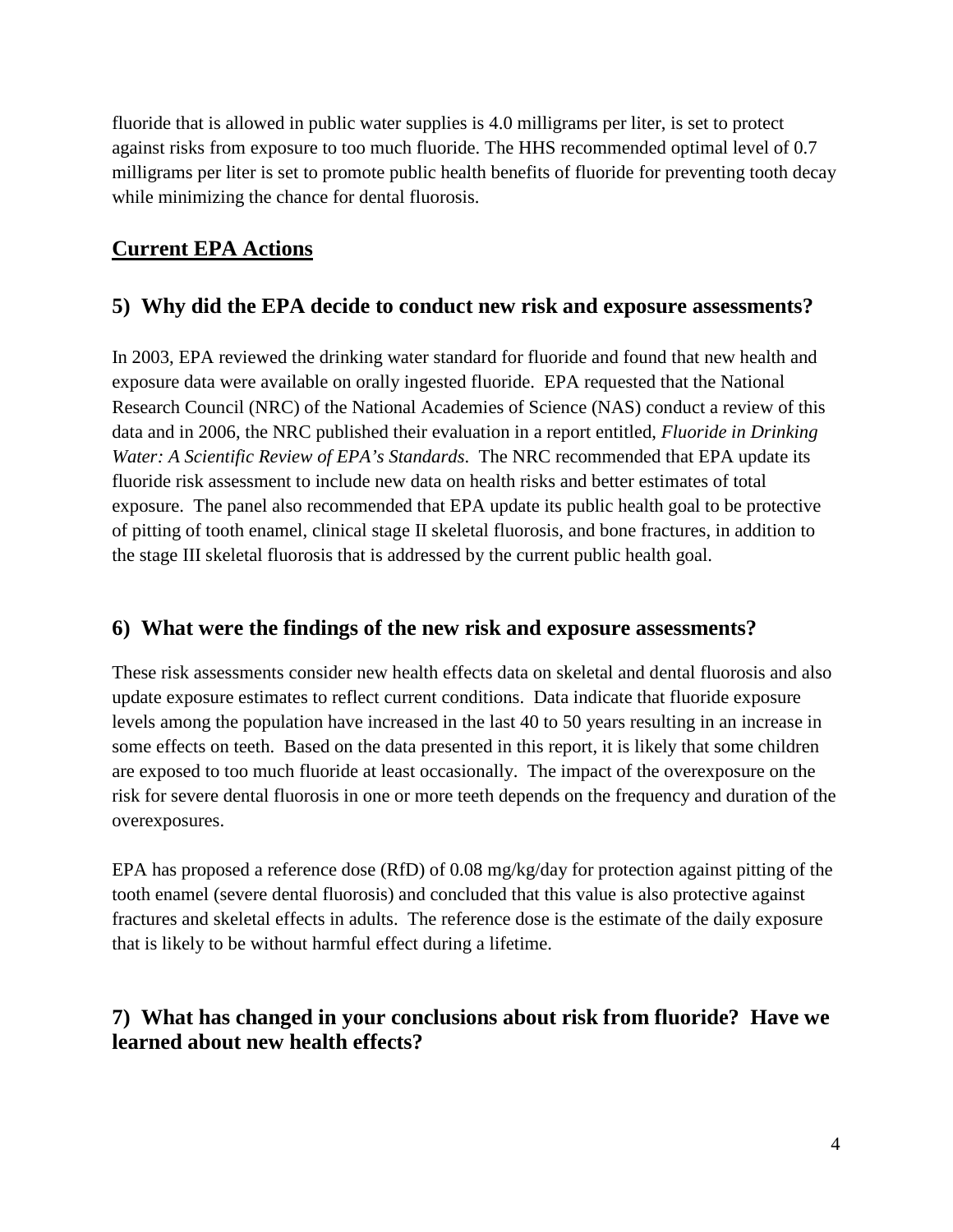reflect updated exposure estimates that account for changes in fluoridation practices and use of The new assessments have clarified what we know about the relationships between fluoride exposure and dental fluorosis, bone fractures, and skeletal fluorosis. The new assessments also consumer dental products since the original drinking water standard was set.

#### **8) Does EPA plan to revise the fluoride drinking water standard?**

 At this time and with the finalization of the new risk assessment, the Agency has not yet made a revise the drinking water standard. decision about revising the drinking water standard for fluoride. The Agency will review the new risk assessment of fluoride along with other information (e.g. analytical methods and treatment feasibility, occurrence and exposure, etc) to determine whether it is appropriate to

## **9) What is the next step for the EPA?**

The Agency will review the new risk assessment of fluoride along with other information (e.g. analytical methods and treatment feasibility, occurrence and exposure, etc) to determine whether it is appropriate to revise the drinking water standard.

#### **Fluoride Exposure**

#### **10) How does fluoride get into tap water?**

Fluoride can occur in drinking water naturally as a result of the geological composition of soils and bedrock. Some areas of the country have high levels of naturally occurring fluoride which can dissolve easily into ground water as it moves through gaps and pore spaces between rocks.

Fluoride can also be added to public drinking water supplies as a public health measure for reducing cavities among the treated population. Fluoridation is not required by EPA, which is prohibited by the Safe Drinking Water Act from requiring the addition of any substance to drinking water for preventive health care purposes. The Centers for Disease Control and Prevention (CDC) provides recommendations about the optimal levels of fluoride in drinking water in order to prevent tooth decay. The decision whether or not to add fluoride to drinking water is made on a local basis. Consumers served by public water systems who wish to learn about fluoridation of their drinking water can visit the Centers for Disease Control and Prevention (CDC)'s My Water's Fluoride (MWF) Web site at [http://apps.nccd.cdc.gov/MWF/Index.asp.](http://apps.nccd.cdc.gov/MWF/Index.asp)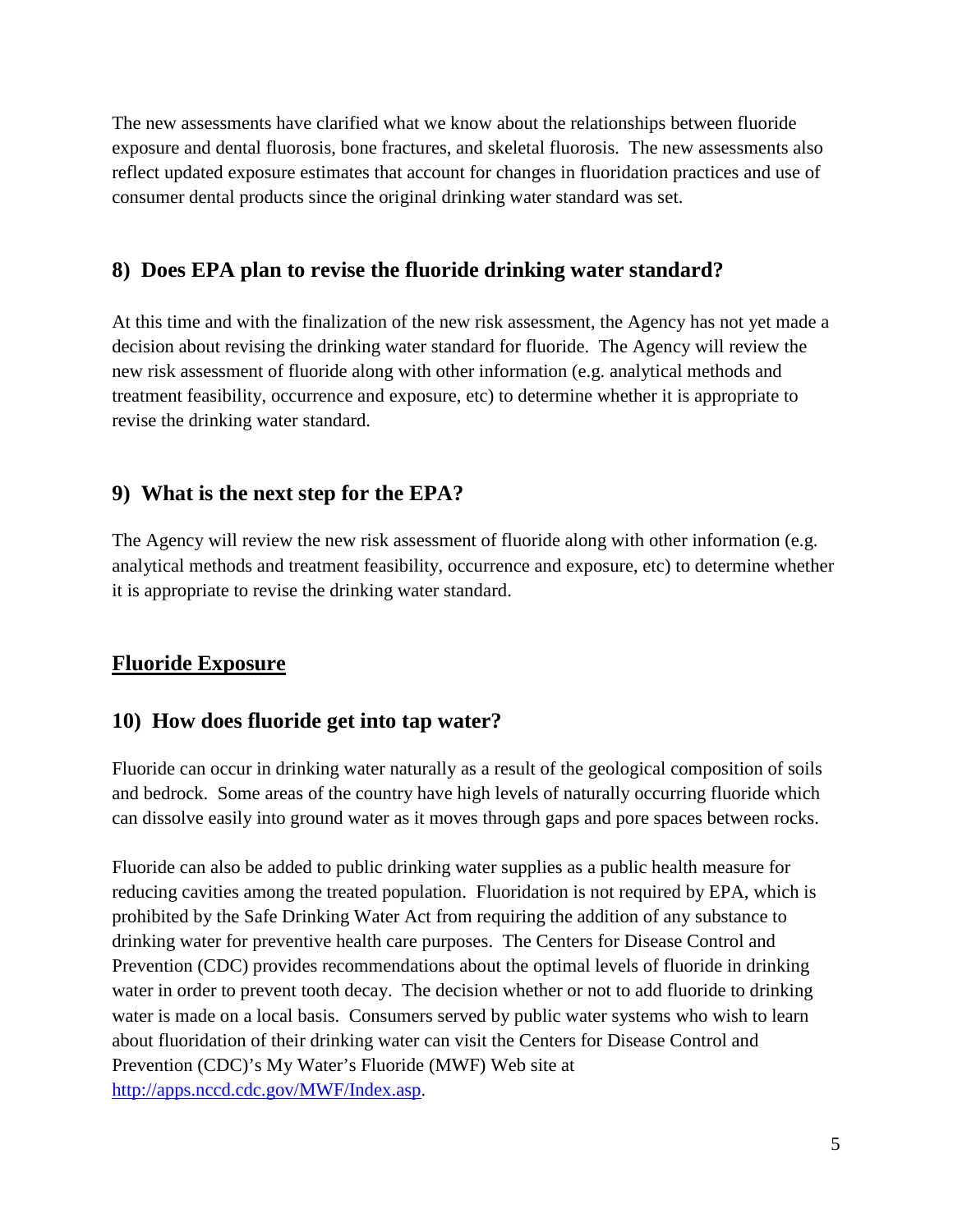## **11) Does my public water system add fluoride to the water?**

 If you have questions about whether your community has fluoridated water, you can call your public water system. If you live in one of the 39 states that participate in the Centers for Disease information on your water system's fluoridation status. The best way to find the fluoride level of your local public water system is to contact your water utility provider for more information. Consumers can find the name and contact information of the water utility on their water bill. Control and Prevention's ["My Water's Fluoride"](http://apps.nccd.cdc.gov/MWF/Index.asp) program, you can go online and find

# **12) Doesn't fluoride occur naturally in water? What if my water system has naturally-occurring fluoride above 4.0 mg/L?**

 Fluoride can occur in drinking water naturally as a result of the geological composition of soils regulations. If your water system has naturally-occurring fluoride above this level, the EPA and bedrock. Community water systems are required to ensure that levels of fluoride in their drinking water are less than 4.0 mg/L in order to be in compliance with EPA drinking water requires systems to take action to reduce it. If you want the most up-to-date information about the current fluoride level in your water, contact your local water supplier directly.

#### **13) Are there public water systems that exceed the drinking water standard for fluoride? Why? What do they do about it?**

 system must take steps to reduce the amount of fluoride so that it is below that level. A very small proportion of the public water systems nationwide have exceeded the drinking water standard for fluoride. In these cases, the high level of fluoride is generally the result of natural background resulting from the geologic composition of local soils and bedrock. When routine monitoring indicates that fluoride levels are above the MCL of 4 mg/L, the public water

## **14) In addition to water, what are other specific sources of fluoride?**

Fluoridated toothpaste is another main source of fluoride intake. Other fluoride-containing dental products are applied or prescribed by a health care professional such as gels, varnishes, pastes and restorative materials. These products are used only occasionally on the outside of the tooth and do not contribute much to the total intake of fluoride. Small amounts of fluoride can also come from industrial emissions, pharmaceuticals and pesticides.

#### **15) Why has exposure to fluoride increased?**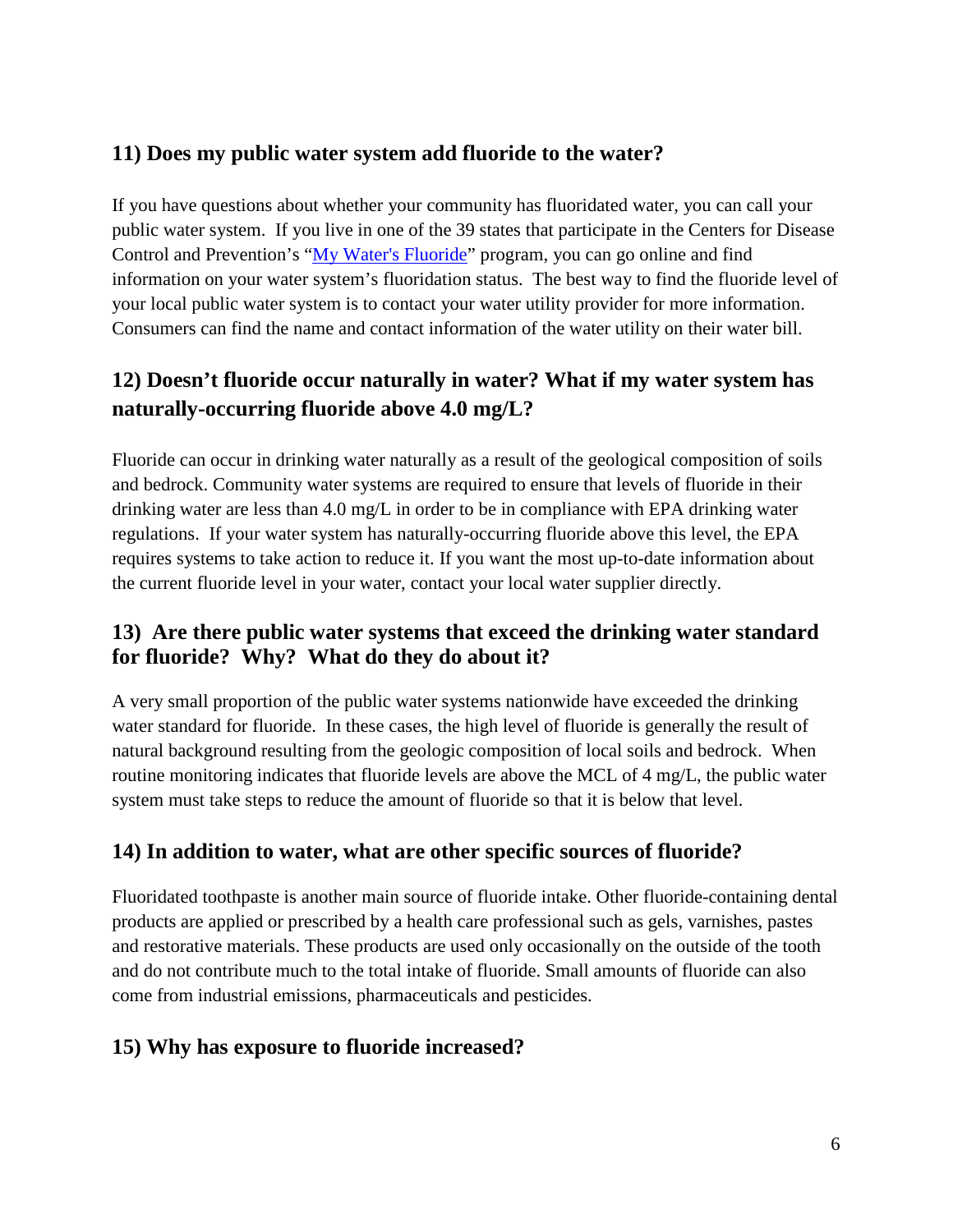water or food as a result of the geological composition of soils and bedrock. Currently, exposure systems do as a public health measure for reducing tooth decay. Previously, the only source of exposure to fluoride was that which occurred naturally in drinking to fluoride comes from more sources including fluoridated dental products such as toothpaste and mouthwash, as well as the voluntary addition of fluoride to drinking water, which some

## **16) Does bottled water contain fluoride?**

0.8 to 2.4 milligrams per liter. To learn more, check out the CDC's **Fact Sheet on Questions** Bottled water products labeled as de-ionized, purified or distilled have been treated in such a way that they contain no or only trace amounts of fluoride, unless they specifically list fluoride as an added ingredient. Other bottled water products (such as spring water) can contain fluoride that is added or naturally present in the original source of the water. FDA sets limits for fluoride in bottled water based on several factors, including the source of the water. These limits range from [about Bottled Water and Fluoride](http://www.cdc.gov/fluoridation/faqs/bottled_water.htm) and FDA's Website: [www.fda.gov/ForConsumers/ConsumerUpdates/ucm203620.htm](http://www.fda.gov/ForConsumers/ConsumerUpdates/ucm203620.htm) 

## **Potential Adverse Health Effects of Fluoride**

# **17) What are the effects of excess levels of fluoride and why are they different for children and adults?**

Adults exposed to excessive consumption of fluoride over a lifetime may have increased likelihood of bone fractures, and may result in effects on bone leading to pain and tenderness. For effects to teeth, children are most likely to be affected by excessive exposure to fluoride because it impacts teeth while they are still in formative phases. Children aged 8 years and younger exposed to excessive amounts of fluoride have an increased chance of developing pits in the tooth enamel, along with a range of cosmetic effects to teeth. For prevention of tooth decay, the beneficial effects of fluoride extend throughout the life span.

#### **18) Are children or adults exposed to too much fluoride?**

Based on the data evaluated in this risk assessment, EPA concludes that it is likely that some children 8 and younger are exposed to too much fluoride at least occasionally while their teeth are forming because of their high fluid intake relative to their body weight and/or because of high natural levels of fluoride in their local drinking water. The impact of overexposure on the risk for pitting of enamel in one or more teeth depends on the frequency and duration of the overexposures.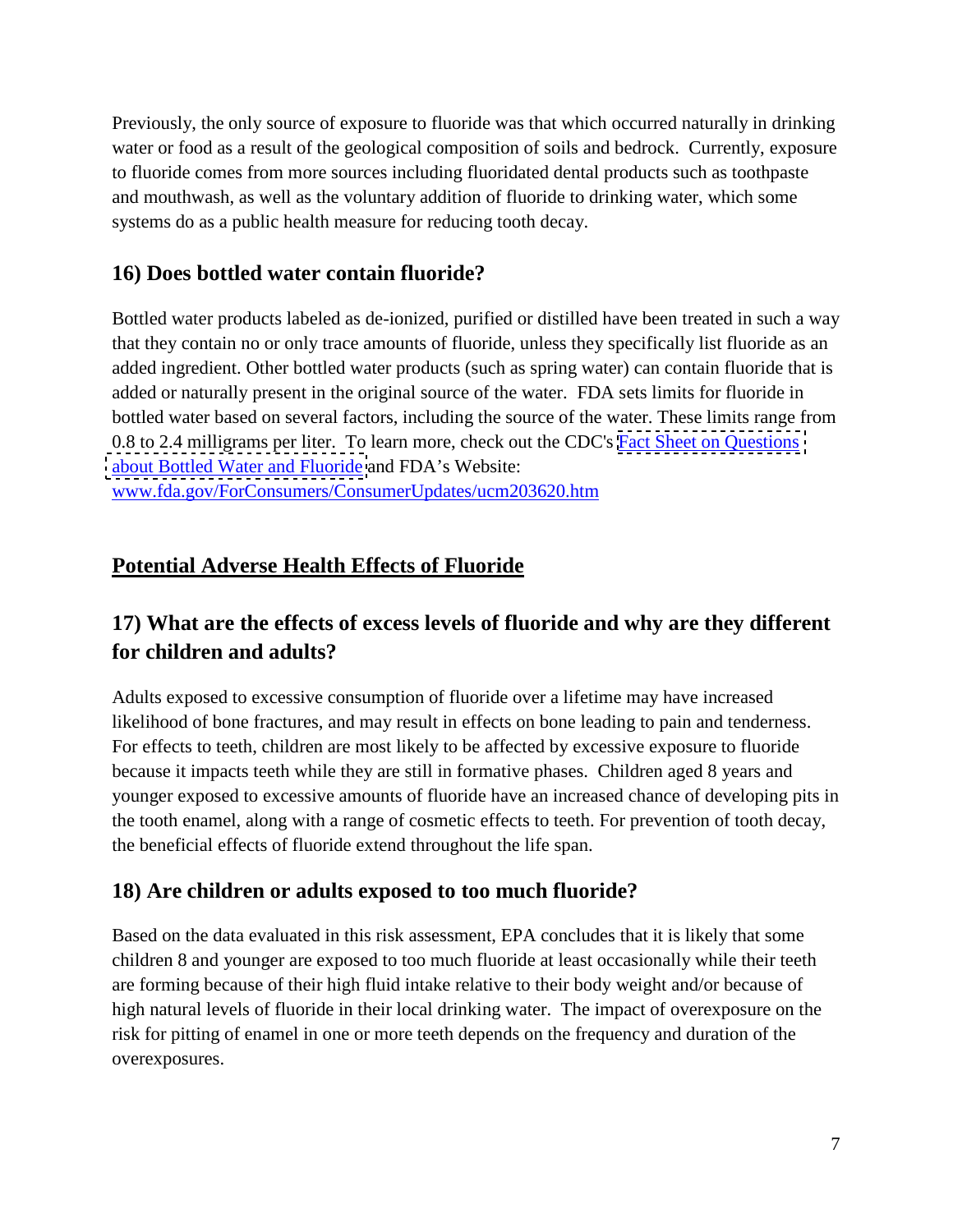#### **19) Who is at risk from excessive fluoride exposure?**

Children are most likely to be affected by excessive exposure to fluoride because it impacts teeth while they are still in formative phases (birth through formation of the wisdom teeth). EPA's risk assessment compared age-specific exposure estimates to the fluoride dose associated with pitted enamel and found that children 8 and younger may be those most at risk. The maximum dose that is protective for children will also protect adults from long-term effects on bone.

#### **What You Can Do**

# **20) Is my child getting an appropriate amount of fluoride from drinking water and tooth brushing?**

Yes, if you and your child are among the 196 million Americans who receive their water from an optimally fluoridated community water system (0.7 to1.2 milligrams per liter) and you follow guidelines in your child's tooth brushing, then it is highly unlikely that your child is receiving too much fluoride. Centers for Disease Control recommends that children under 6 who are using fluoride toothpaste should use a small, pea-sized amount on the brush, spit out the excess paste, and rinse well after brushing. Begin using toothpaste with fluoride when your child is 2 years old. Use toothpaste with fluoride earlier only if your child's doctor or dentist recommends it. You can discuss the correct use of fluoride treatments and fluoride-containing toothpaste with your child's dentist. In addition, you can go to the Centers for Disease Control and Prevention website, to learn how young children can use fluoride-containing products to prevent dental fluorosis. http://www.cdc.gov/oralhealth/publications/factsheets/childrens\_oral\_health/ [brushup.htm](http://www.cdc.gov/oralhealth/publications/factsheets/childrens_oral_health/brushup.htm).

 CDC for prevention of tooth decay. EPA currently has a non-enforceable recommended In some regions in the United States, community drinking water and home wells can contain levels of naturally occurring fluoride that are greater than the optimal levels recommended by the guideline for fluoride of 2.0 mg/L that is set to protect against cosmetic effects. If your home is served by a water system that has fluoride levels exceeding this recommended guideline, current EPA recommends that children should be provided with alternative sources of drinking water

#### **21) What can I do to limit my exposure to fluoride?**

Talk with your dentist about the best use of fluoride to prevent tooth decay. In adults in the U.S., there is little concern about unwanted health effects even from the combined level of fluoride from all sources. The main sources of fluoride intake for a child are from swallowing toothpaste and from water. Fluoride toothpaste is effective for preventing tooth decay and does not contribute to fluorosis unless it is swallowed. Because children under 6 have poor control of their swallow reflex, they tend to swallow much of the toothpaste on their brush. Parents or caregivers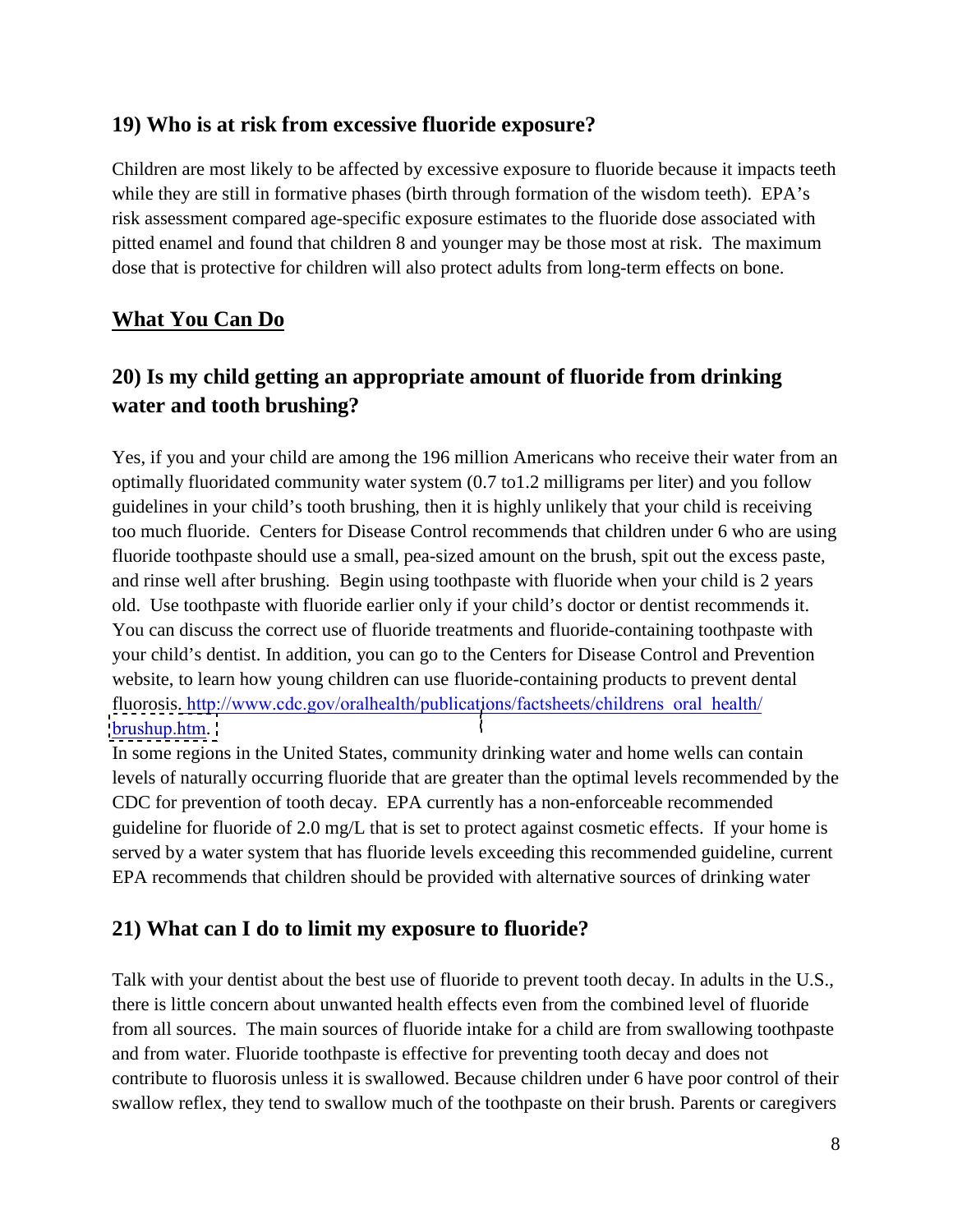should supervise their child's tooth brushing, ensuring that that the child uses only a small peasized amount of paste, spits out the excess paste, and rinses well after brushing. For parents of children under two years of age, check with your dentist before using fluoride toothpaste.

 Water fluoridation is beneficial for reducing and controlling tooth decay and promoting oral fluoride is in your drinking water. Because high levels of fluoride are generally the result of health in children and adults. Recent estimates of reductions in tooth decay can be credited to community water fluoridation. You can check with your local water supplier to see how much natural background levels, consumers served by private wells may want to have their water tested by a state certified laboratory. You can find one in your area by contacting your state water certification officer. Contact information for your state can be found at [http://water.epa.gov/scitech/drinkingwater/labcert/.](http://water.epa.gov/scitech/drinkingwater/labcert/)

# **22) Are there methods I can use to remove fluoride from my drinking water at home? For example, boiling or use of commercially available water filters and units.**

The typical charcoal-based water filtration systems used in most homes do not remove fluoride from water. Boiling water does not remove fluoride. More costly distillation and reverse osmosis are treatment methods that have proven to be effective for removing fluoride to below 4.0 mg/L. If you choose to use home water treatment, make sure that the filter you use is certified to address your concerns. There are several independent American National Standards Institute (ANSI) certified organizations that test and certify home water treatment units. More information about these organizations and other issues related to your water safety can be found at [http://nepis.epa.gov/Exe/ZyPDF.cgi/20017JNB.PDF?Dockey=20017JNB.PDF](http://water.epa.gov/aboutow/ogwdw/upload/2005_11_17_faq_fs_healthseries_filtration.pdf) 

## **23) Should my children stop brushing their teeth with fluoride toothpaste?**

Children over 2 years old should continue to brush their teeth with their usual fluoride containing toothpaste. Questions specific to your own child should be discussed with your child's dentist or pediatrician. See parent tips at See Brush Up on Healthy Teeth: [http://www.cdc.gov/oralhealth/publications/factsheets/childrens\\_oral\\_health/brushup.htm](http://www.cdc.gov/oralhealth/publications/factsheets/childrens_oral_health/brushup.htm) 

## **24) Should I reduce the number of times I brush my teeth daily?**

Continue to brush your teeth at least twice a day. Adults and children 2 years of age and older should brush their teeth preferably after each meal or at least twice a day, or as directed by a dentist or doctor.